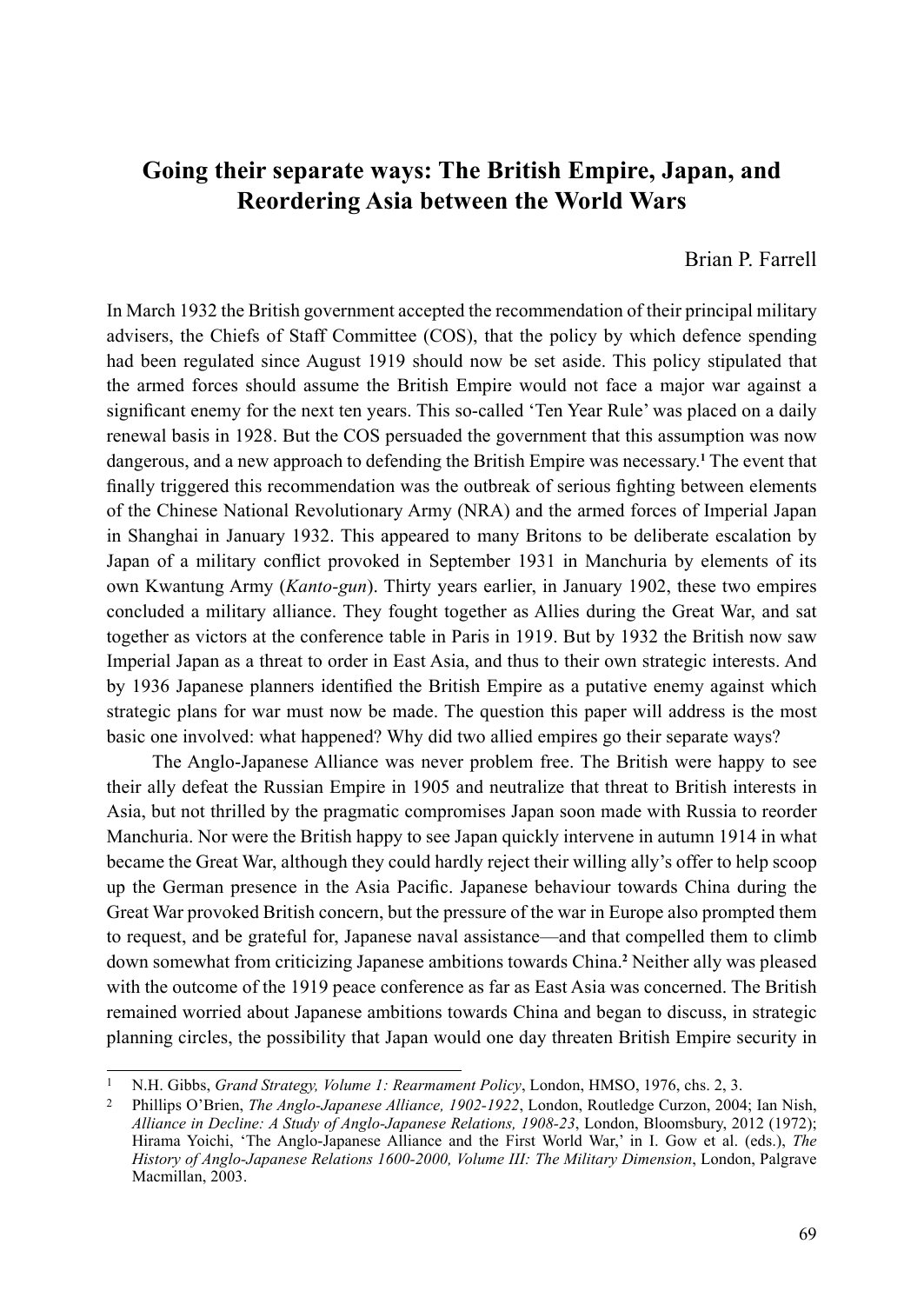the 'Far East'; the Japanese resented British Empire rebuffs to their plea for a racial equality clause to be inserted into the Covenant of the League of Nations. Yet both partners saw some continued utility to their ongoing alliance and at first expected it would in some shape or form be renewed. But in fact, by 1919, that was already unlikely.

The British, not the Japanese, turned away from the alliance. The direct reason for this was the attitude of the United States of America (USA) and the implications this suggested for British security in Asia. But the underlying reason, which drove this American factor, was the biggest question of all: the future of China. In 1902 there did not appear to be any conflict between British and Japanese interests in China. Both signed the Boxer Protocol and neither expected Qing China to cease to be a space for externally driven globalization anytime soon. British economic and political interests focused on the Yangtze Valley and the Pearl River delta areas, while Japanese interests aimed towards the area north of the Great Wall. But the Xinhai Revolution in 1911, and the Great War, set everything adrift. In 1915 the Japanese tried to impose the infamous 21 Demands on a now weak post-imperial government in China. Both the British and the Americans regarded this as revealing Japanese ambitions to become the dominant power in China, something neither Western power was prepared to accept. The conditions that made the Anglo-Japanese Alliance a good idea in 1902 were gone by 1919.**<sup>3</sup>** Many British Empire decision makers now feared Japanese ambitions in China and, even more, the possibility that they would provoke a conflict between Japan and the USA. This was the deepest problem: well before the Great War, most British decision makers agreed that the British could never accept any commitment that might entangle them in a conflict against the USA. For these two reasons, China and the American attitude, the British set the alliance aside at the Washington Conference in 1921-22 and persuaded a reluctant Japan to allow it to lapse, in favour of the Washington Agreements.

This new approach to Great Power relations in the Asia Pacific—spanning the area from the South China Sea to Siberia, and from China to the Central Pacific—did not at first seem doomed, by any means. At the time the Five Power Agreement to limit the size and strength of navies attracted most of the public attention of an excited world. The long and complicated series of negotiations by which the naval powers tried to expand this process, running eventually into 1936 before it collapsed, remained one major trajectory along which the British and Japanese Empires tried to reorder their relationships and protect their interests. The Four Power Agreement that most directly replaced the Anglo-Japanese Alliance was if anything a gain for Japan, at British expense. Japan received something concrete: delineation of a large area surrounding the home islands inside which no existing bases or fortifications could be improved, nor any new ones constructed. This created a tangible buffer zone around Japan, a clear naval advantage. In return the British received some American goodwill, but no promise to support the British in any conflict; the British set aside an alliance in order not to annoy a greater power. They would not have done this had the main issue around which the conference really revolved not emerged the way it did: the China question. Any future

<sup>3</sup> Ibid.; David Steeds, 'Anglo-Japanese Relations 1902-23: A Marriage of Convenience,' in I. Nish, Kibata Y. (eds.), *The History of Anglo-Japanese Relations 1600-2000, Volume I: The Political-Diplomatic Dimension, 1600-1930,* London, Palgrave Macmillan, 2000.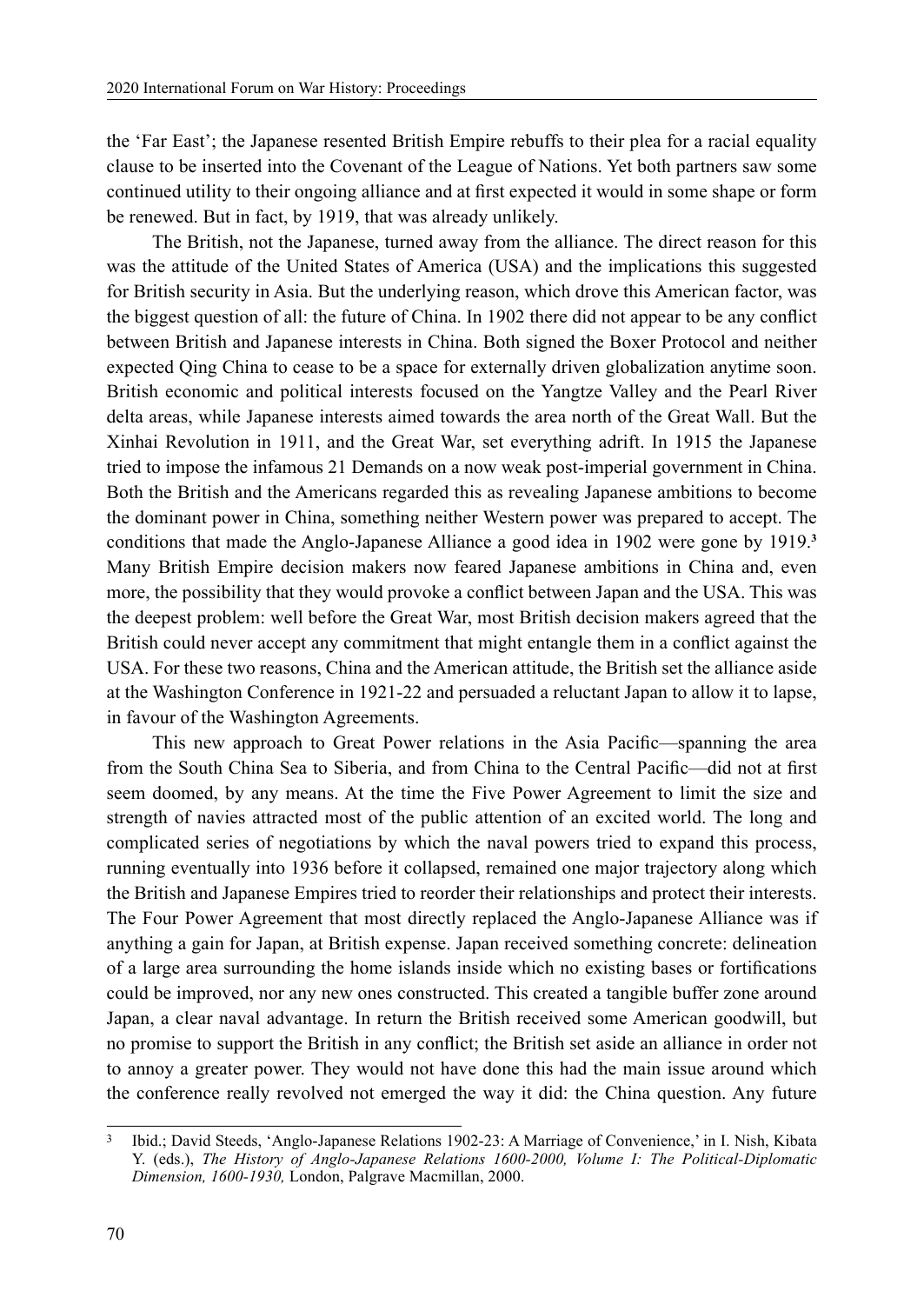war between the main naval powers might well be fought in the Pacific, but would not be fought about the Pacific; it would be about China. The British were no longer comfortable with Japanese policies towards China; this ultimately sank the arguments made by those who hoped to renew the alliance with Japan. Change in China turned the alliance from being a useful insurance policy into a dangerous liability.**<sup>4</sup>**

The decision to allow the alliance to lapse did offend the Japanese. They rightly saw it as a vote of uncertainty, if not no confidence, in the ability of the British and Japanese to manage their future relationship without conflict. This plus the deeply felt humiliation of rejection was worrying, but the very shaky compromise reflected in the final agreement produced in Washington, the Nine Power Agreement regarding China, was the real cause for concern. The signatory powers, including now Republican China, promised to respect the territorial integrity and sovereignty of China, prevent any further unilateral impositions on it by any power, and begin to negotiate the termination of the so-called treaty system by which the Great Powers had globalized China—starting with control over tariffs, and including extraterritorial privileges, territorial enclaves, and a host of other penetrations into China's territory, state, and economy. Neither the British nor the Japanese really wanted to discuss the China question at the conference, and in the end the Japanese bowed only to heavy pressure from the Americans to include China on the agenda. For Tokyo there was real cause for concern. It is true that the Great Powers did not think they would have to surrender their dominance over China, which they had carved out since the 1840s, anytime soon. China was now mired in civil war that involved numerous factions, and had no central government that could effectively command the country. The Powers stipulated that such a government must emerge, and restore order, before negotiations could actually end the treaty system. But the Japanese rightly saw the writing on the wall. The Nine Power Agreement publicly committed the Powers to change in China and ruled out any further expansion inside China. This was a potentially fatal problem. Japan joined the external penetration into China during the era of 'high imperialism,' when the Great Powers all cast ambitious eyes on a Sinic order falling into disarray. From the beginning the Japanese insisted that geography and economics gave Japan both a special interest in China, that no other power could share, and therefore the right to reserve a special position in China, that must always be taken into account. China was important or potentially lucrative to other Great Powers, but existential to an Imperial Japan. That claim was sidestepped at most by the Western Powers in 1917; but now, in 1922, it seemed to be denied.**<sup>5</sup>**

<sup>4</sup> The National Archives UK [hereafter TNA], FO412/116, Washington Conference on Limitation of Armaments: Conference Records, Vol. II, Pacific and Far Eastern Questions, November 1921-March 1922; R. Butler et al. (eds.), *Documents on British Foreign Policy 1919-1939*, First Series, Volume XIV, *Far Eastern Affairs April 1920-February 1922*, London, HMSO, 1966 [hereafter *DBFP*, Vol. XIV]. The British decision to build a new main naval base at Singapore did not contradict this policy. It was designed to be the platform from which the British Empire could project strategic power in the Asia Pacific if that became necessary. And that contingency rested, ultimately, on the China question. Brian P. Farrell, *The Defence and Fall of Singapore 1940-1942*, Stroud, Tempus, 2005.

<sup>5</sup> TNA, FO412/116, Washington Conference on Limitation of Armaments: Conference Records, Vol. II, Pacific and Far Eastern Questions, November 1921-March 1922; *DBFP,* Vol. XIV; Erik Goldstein, John Maurer (eds.), *The Washington Conference, 1921-22: Naval Rivalry, East Asian Stability and the Road to Pearl Harbor*, New York, Routledge, 1994.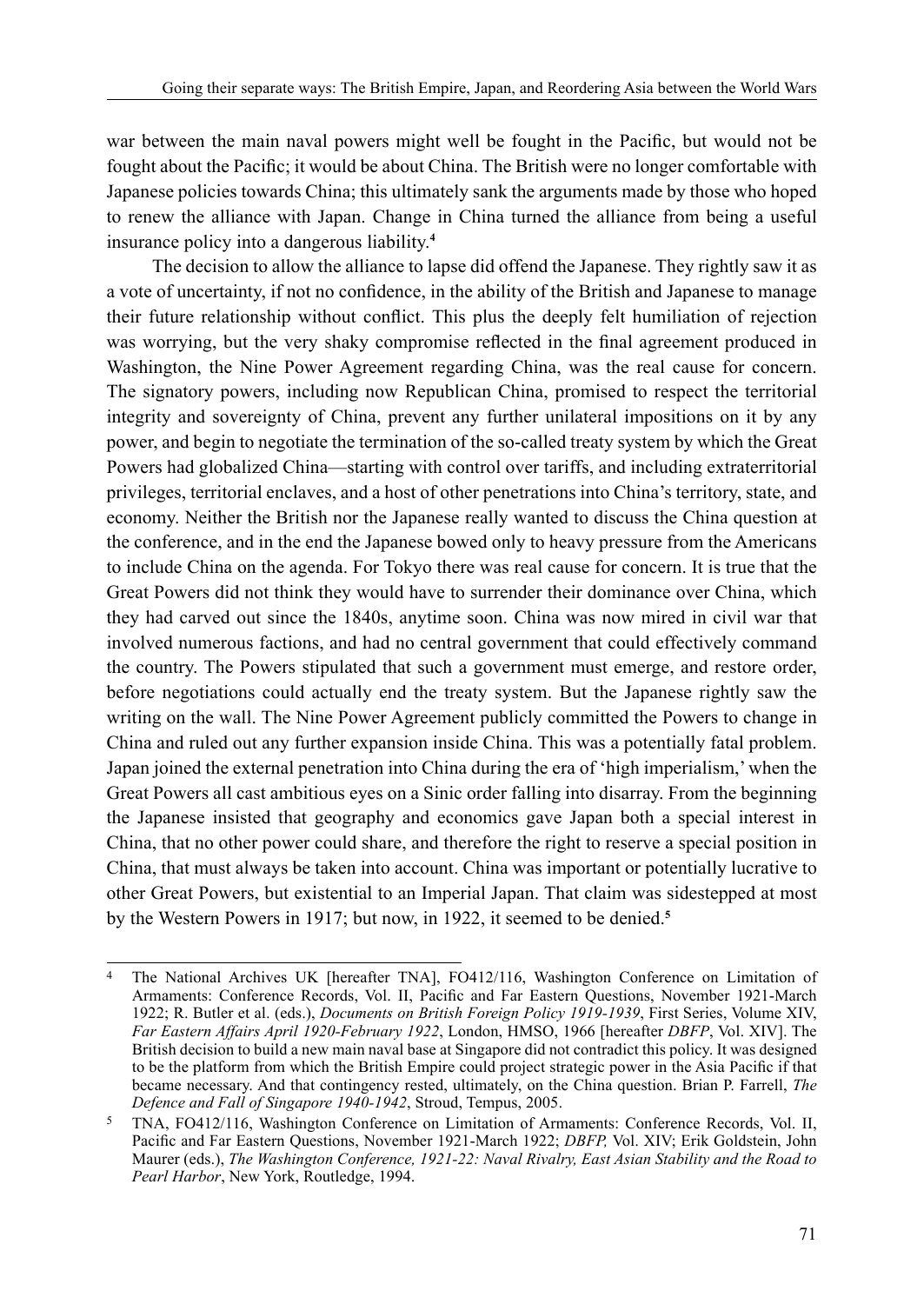These developments framed what became the 'parting of the ways.'**<sup>6</sup>** For as long as the treaty system in China continued to operate the problem might be postponed. But if change in China brought these matters to a point of decision then something must give way. The British Empire view of their interests in China could not accommodate any assertion by Japan of any special position that made the situation in China more volatile than it already was, directly compromised established British interests there, or, above all, provoked a negative reaction from the USA. For a time this did not seem to be a pressing problem. The Calvin Coolidge administration in the USA showed little interest in the China situation. China's internal turmoil continued, allowing the Powers to stall negotiations to terminate the treaty system. And successive Japanese governments appeared to the British to be pursuing a conciliatory policy towards China, seeking closer economic ties without trying to impose any further advantages. This looked to be part of a broader policy to try to work within the framework of the Washington System, a policy usually identified with Baron Shidehara Kijuro, Foreign Minister in several administrations from 1924 onwards.**<sup>7</sup>** But then China began to change.

From 1924 the one force that threatened to pull China together, if it could pull itself together, the Guomindang or Nationalist Party of China, started to make real progress. With Soviet assistance, the Guomindang began to evolve from a loose coalition of squabbling factions, trying to coalesce around national aspirations, into a somewhat organized political movement--developing a national program, building an army and the political networks required to implement such a program. In the summer of 1926 the NRA launched the so-called Northern Expedition, moving north from its base in Guangdong province to use military force and political power to unify China under its leadership. The Northern Expedition was a volatile surge of energy into central China, sparking widespread confusion and much faction feuding.**<sup>8</sup>** But by late autumn 1926 it reached the Yangtze Valley, overran Wuhan, and forced the Great Powers to confront the main question: whither China and the Washington System?

This Guomindang advance forced the Powers to reconsider their policies towards China and thus each other. If the advance produced an effective central government of China then they would have to either negotiate in good faith or expose their promise to do so as deception. Given the dramatic increase in national feeling in China, a nationalism driven by resentment of the foreign presence and demands for the end of the treaty system, there really would not be any choice. Soviet involvement also made the Powers concerned that this was a Bolshevik plot to plunge China into social revolution at the expense of all their interests. But the most high-profile foreign power in China, especially South and Central

<sup>6</sup> The subtitle of a section of Chapter I in the landmark study by Iriye Akira, *After Imperialism: The Search for a New Order in the Far East 1921-1931*, New York, Atheneum, 1969 (1965).

<sup>7</sup> Iriye, ch. I; Bamba Nobuya, *Japanese Diplomacy in a Dilemma: New Light on Japan's China Policy, 1924-1929*, Vancouver, UBC Press, 1972, chs. 1, 4; Goto-Shibata Harumi, 'Anglo-Japanese Cooperation in China in the 1920s,' in Nish and Kibata (eds.), *The History of Anglo-Japanese Relations 1600-2000, Volume I*; William Roger Louis, *British Strategy in the Far East 1919-1939*, Oxford, Clarendon Press, 1971, ch. IV; J.V. Fuller (ed.), *Papers Relating to the Foreign Relations of the United States, 1923-1926*, eight volumes, Washington, USGPO, 1939-41 [hereafter *FRUS*].

<sup>8</sup> D.N. Jacobs, *Borodin: Stalin's Man in China*, Cambridge MA, Harvard University Press, 1981; Donald A. Jordan, *The Northern Expedition: China's National Revolution of 1926-1928*, Honolulu, University of Hawaii Press, 1975.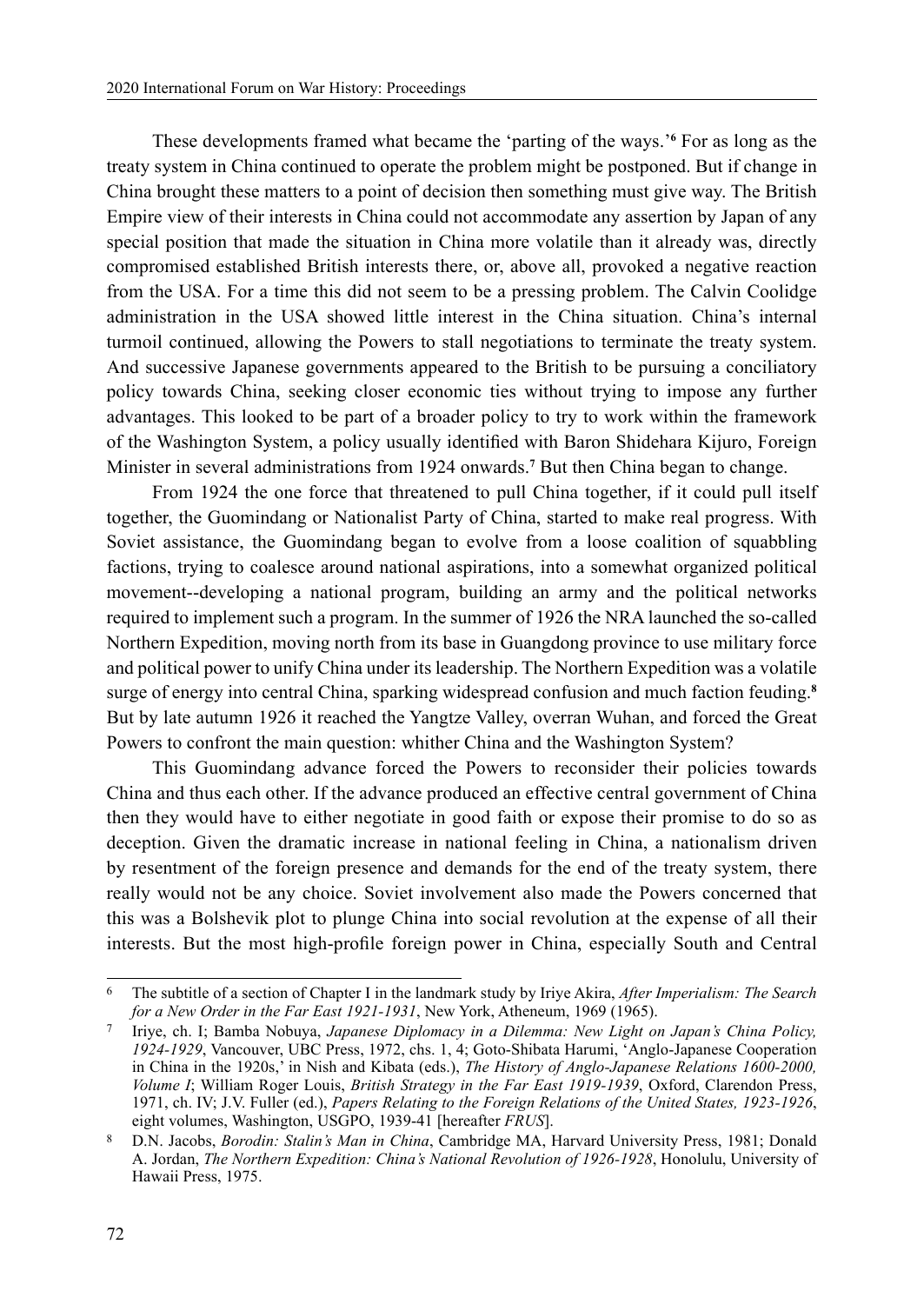China, was the British Empire. It became the target of a sharp rise in anti-foreign feeling, one that expressed itself by an escalating series of threats, strikes, boycotts, riots and vandalism. This raised what, to the British, became the fundamental question: would the treaty powers stand together to resist a violent Chinese assault on the treaty system in China—or were they already too divided to do so?**<sup>9</sup>**

The Guomindang advance forced the British to confront that question, when it triggered a full-blown crisis in January 1927 that began in the riverport city of Hankow. The Guomindang first entered the city the previous September. As the NRA began to push the forces of what the British called the Northern Warlords out of Central China, the Guomindang seemed to veer sharply to the 'left.' Soviet support—which included sending high profile political and military advisers, military and other supplies, and brokering a united front by steering the young but expanding Communist Party of China into a 'coalition for national revolution' as a junior partner—produced a much more aggressive political campaign, dominated by inflammatory propaganda and organizing urban labour, that focused rising popular anger against the British in particular. On 5 January a large and angry human wave swarmed into the British Concession area. The Guomindang forces that had been trying to contain this wave now appeared, to the British, to be joining it, using it as a weapon. The small Royal Marine contingent sent in from warships to protect the area decided to evacuate their nationals and abandon it, rather than stand and fight. The British government endorsed this decision but also shifted into crisis mode.**<sup>10</sup>** The threat now looked daunting, because the next target was the centre of gravity of British interests in China, indeed the lynchpin of the whole treaty system: Shanghai.

The fear that some combination of organized NRA forces, semi-organized warlord forces, and massive crowds aroused to fever pitch by nationalist propaganda might overwhelm the International Settlement and French Concession at Shanghai forced the British government to act. The actions they took to manage the crisis at Shanghai in the first half of 1927 produced what became the turning point in British-Japanese relations, within the larger drama of accelerated change in China. Three principal reasons turned this crisis into that hinge of fate. First, Shanghai was the one place in all China where British and Japanese interests seemed so entangled that the argument they must either stand together or fall divided seemed very strong. Second, the British made this crisis in Shanghai the test of both their policy and the intentions of the other Powers—and in their eyes, Japan 'failed' this test. Finally, Guomindang pressure compelled the Great Powers to take stock of where each could go from here regarding China—and based on what they saw in Shanghai, the British and Japanese moved in different directions.

Despite the fact it was not a Crown Colony or even a Concession, the International Settlement in Shanghai, transnational though it was, remained the flagship of the British

<sup>9</sup> TNA, CAB24/174/26, Cabinet Memoranda, CP(327)25, 6 July, CAB24/176/17, CP(518)25, November 28 1925, CAB24/181/3, CP303(26), 6 July 1926; Robert Bickers, *Out of China: How the Chinese Ended the Era of Western Domination*, London, Allen Lane, 2017, ch. 2; Meyrick Hewlett, *Forty Years in China*, London, Macmillan, 1944, chs. XVIII-XX; Louis, chs. IV, V.

<sup>10</sup> TNA, CAB23/54/1, Cabinet Minutes, 12 January 1927; FO371/12449, Correspondence, China, January 1927; Louis, ch. IV; H.R. Isaacs, *The Tragedy of the Chinese Revolution*, Standford, University Press, 1961 (1938), chs. 5-7; Jacob, chs. 14-15; Jordan, chs. 9-11.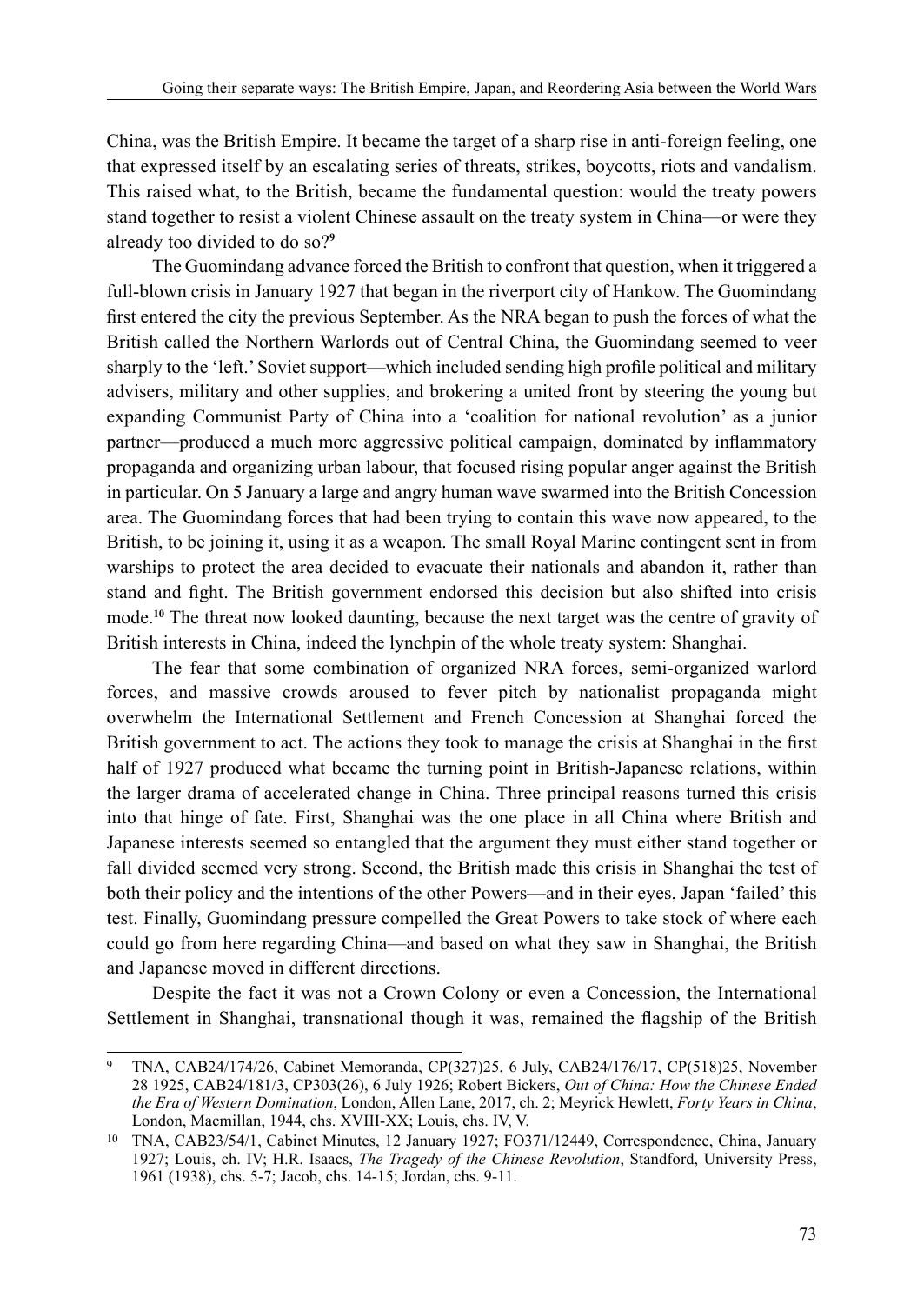presence in China. British nationals dominated the Shanghai Municipal Council and Shanghai Municipal Police; the majority of British investments, enterprises and financial interests in China were based in or operated from Shanghai; the Royal Navy China Station policed the Yangtze and its tributary system from its base at Shanghai; and the British community in Shanghai was as large as the British communities at all other treaty ports in China combined. Hong Kong was the cornerstone British colonial territory in the region, but the British presence in Shanghai was imperial, and fundamental to China policy. As for Japan, while Japanese interests and investments were much greater up north, in Manchuria and in Tientsin, the Japanese presence in Shanghai grew rapidly during and after the Great War. By 1926 significant investments in cotton mills, banking, shipping and other industries produced an expanding Japanese community and an important presence in the International Settlement.**<sup>11</sup>** The British concluded that Shanghai now mattered to Japan and the Japanese would act accordingly.

The British Foreign Office (FO) took this argument a step further. Shanghai was also a major French interest, with a separately run Concession, and the largest concentration of Americans and American financial and economic investment in China, as well as the main base for the extensive American-dominated missionary activity in the interior. Shanghai was the centre of the modern publishing industry in China, a hive of Chinese political activity, and the sixth most important port in the world. For all these reasons, the British assumed they would not have to stand alone to defend the International Settlement, and all it represented, from being overwhelmed by a sudden rush, as happened to the British Concession in Hankow. That assumption was not totally disappointed by what now took place. But the British did find themselves standing out front, with no other Power willing to stand next to them in the very front line. This caused them to react strongly when the crisis faded in Shanghai itself. However, one important reason they found themselves alone in front was a cardinal decision the British government made even before the fiasco in Hankow triggered a crisis.

 This British government, a Conservative Cabinet led by Prime Minister Stanley Baldwin, boasted a core of very experienced ministers who faced the situation squarely. They included Austen Chamberlain at the FO, Winston Churchill as Chancellor of the Exchequer, and former Prime Minister Arthur Balfour (who as Plenipotentiary signed the Washington Agreements on behalf of the British Empire). The government was committed to the Nine Power Agreement, but also intended to maintain a strong British presence in the Far East. And it was crystal clear as to the fundamental nature of the British global position: the British Empire was a satisfied power, which did not seek further territorial expansion or influence; its most vital interest was to stabilize the global political economic order it did so much to build, and on which its position in the world rested. Major war or significant revolution anywhere was a real threat to British Empire interests. The British presence in China was not fundamental to British global economic power but it was important, and China was the one place where something truly dangerous to British interests could erupt: a major war between Japan and the USA. The

<sup>11</sup> TNA, CAB24/181/8, Cabinet Memoranda, CP308(26), 30 July 1926; Isabella Jackson, *Shaping Modern Shanghai: Colonialism in China's Global City*, Cambridge, University Press, 2018; Bickers, *Out of China*.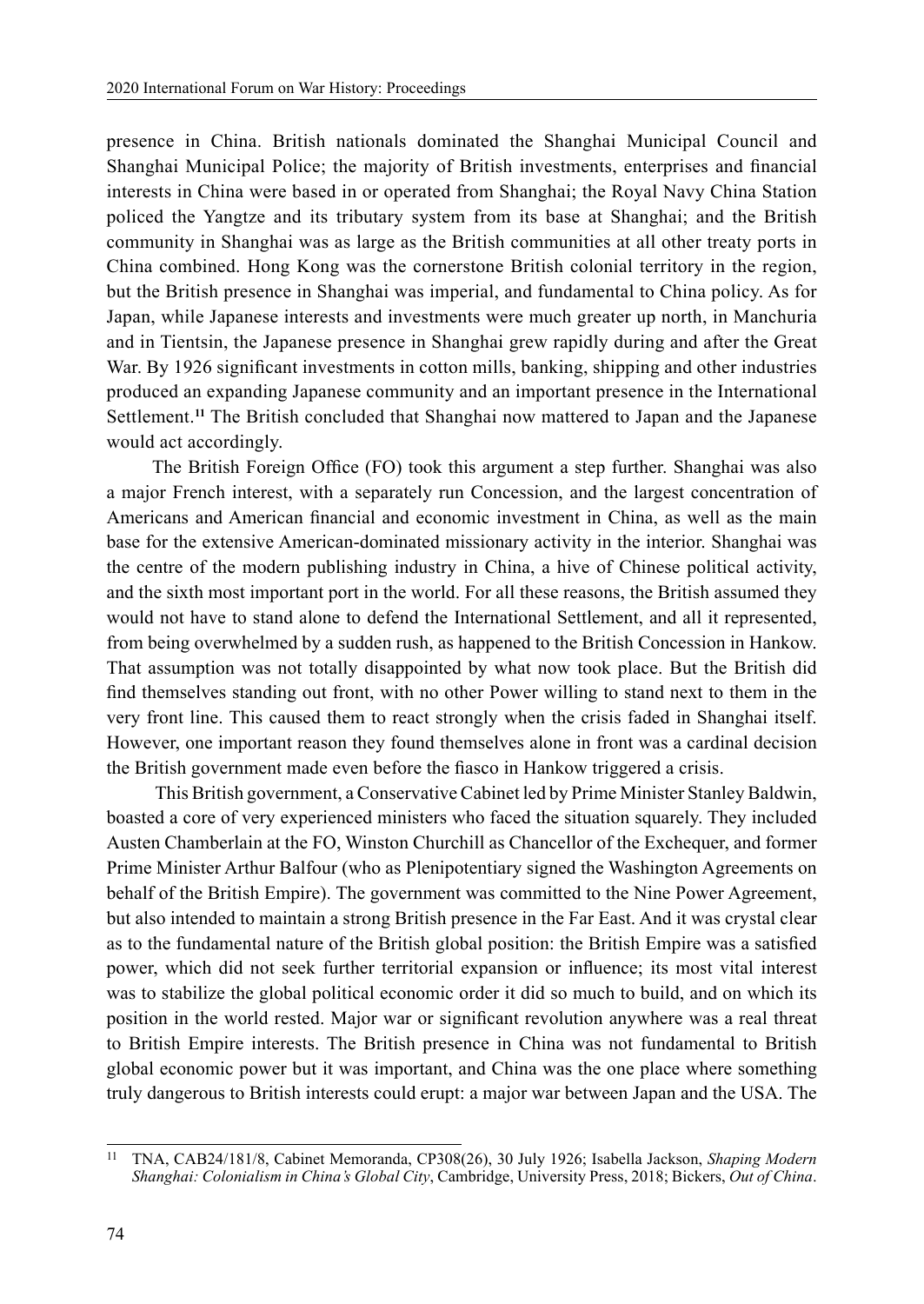British were not unhappy that turmoil in China delayed the Washington promise to negotiate, but were also well aware that this status quo could only hold while China remained weak and divided. The explosion of mainly anti-British feeling in China, driven by what appeared to be Soviet manipulation, provoked the FO to carry out a major review of British policy in China, when the Northern Expedition surged forward in summer 1926.**<sup>12</sup>**

That review produced a policy statement that the Foreign Secretary announced to the world in December. The British reaffirmed their commitment to the Washington promise to negotiate the end of the treaty system. While they repeated that this could only be accomplished by working with a stable and effective central government of China, they expressly promised to do what they could to help realize one, and to treat Chinese requests as sympathetically as possible. More provocatively, they invited the other Powers to join them in declaring that 'they desire to go as far as possible towards meeting the legitimate aspirations of the Chinese nation.' Chamberlain insisted this was a firm British commitment to helping bring about change in a reunified China. That seemed to be affirmed when the Baldwin government decided to cede the Concession in Hankow to the Guomindang, rather than demand its return or try to recover it by force. Change must come before the treaty system could be terminated, but the British would now do what they could to manage that change. This was indeed a turning point in national policy. It was prompted by a careful diagnosis: other Great Powers were dragging their feet so visibly that there was now a real threat the whole treaty system in China might be overwhelmed by the explosion of mass nationalism, focused by a new national army. China was changing, other Powers were not responding, and the result might be regional chaos which could then produce a Great Power war.**<sup>13</sup>** This policy guided the British through what became a sober and successful response to the crisis over Shanghai—but at some cost.

The decision the British government had to make in January 1927 was how to defend the British presence in Shanghai, and thus in all China, without provoking either open war with Chinese armies or a de facto war with the Chinese population. Led by Chamberlain and the FO, the government sought to balance military and diplomatic initiatives. Their most important decision was their first: Hankow would be ceded, but the British Empire would stand and fight for Shanghai, preferably as part of a coalition but if necessary by itself. However, it would fight not just to protect the International Settlement, but to compel the Guomindang and all other political forces in China to accept a British carrot and stick offer: the British would work to help bring about political change in China, but they would not be driven out of China physically by either mob violence or organized military force, or both combined. A strong but calibrated defence of Shanghai, coupled with continued diplomatic pressure, would drive home that policy.

The military strategy within this new policy emerged in response to the crisis itself. Before the fiasco at Hankow, British policy was to use force to prevent territorial enclaves

<sup>12</sup> TNA, CAB24/181/8, Cabinet Memoranda, CP308(26), 30 July, CAB24/182/5, CP380/26, 4 November 1926; FO371/11653, Correspondence, China: Special Tariff Conference, July 1926; Lionel Curtis, *The Capital Question of China*, London, Macmillan, 1932, chs. XX, XXV; Louis, ch. V.

<sup>13</sup> TNA, CAB24/182/28, Cabinet Memoranda, CP403(26), 30 November 1926; Curtis, ch. XXI; Louis, ch. V.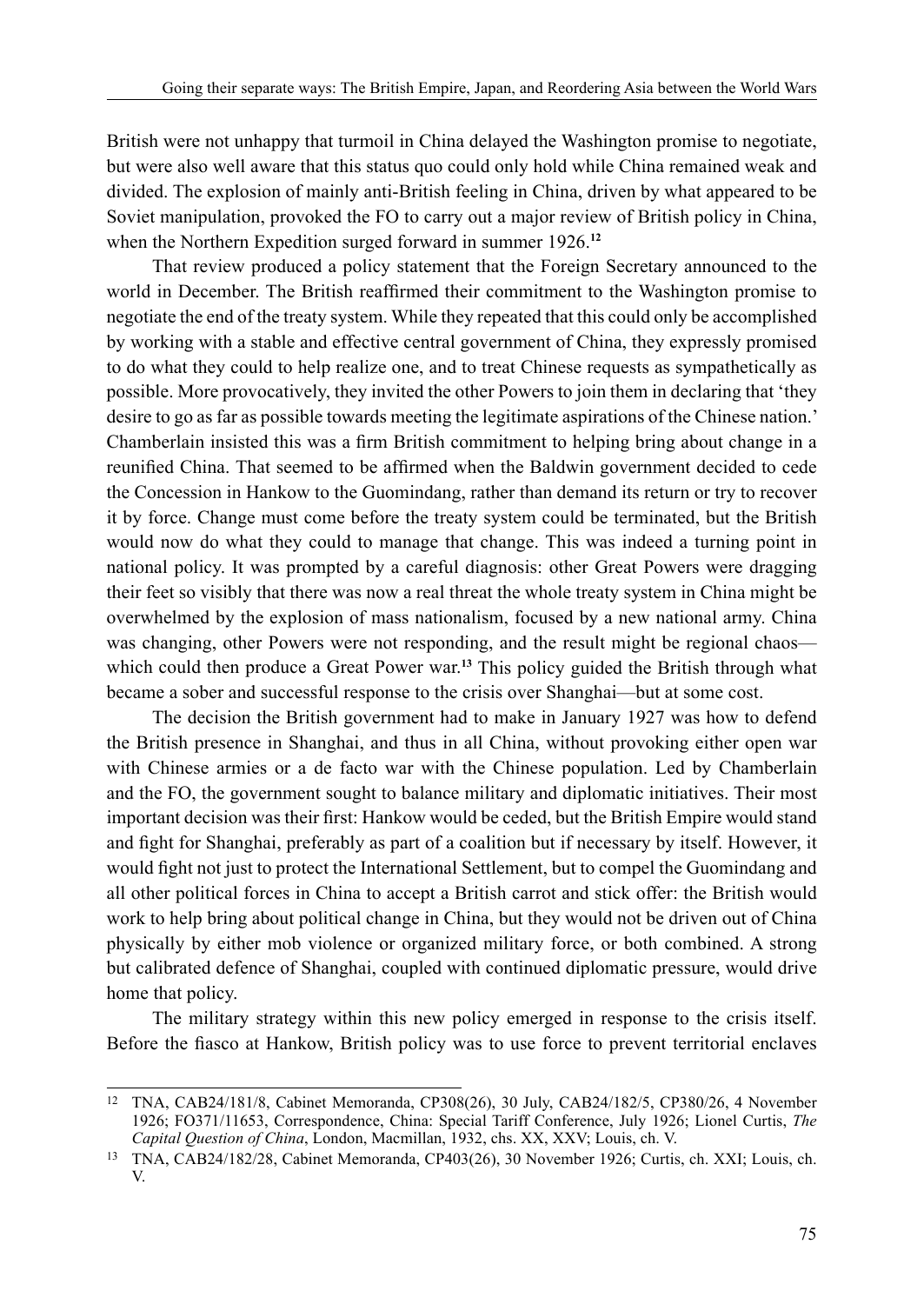from being overrun by disorganized mobs or roving bands of semi-disciplined 'warlord' forces, and to maintain order in these enclaves—but not to resist a determined effort by an organized Chinese military force to enter, not even at Shanghai, in order not to be dragged into openly siding with one or another party in the Chinese civil wars. The British government was also prepared to contribute to any international force that might be organized to defend treaty areas, especially Shanghai, and worked actively to try to organize such a force. But after the shock at Hankow, which triggered a major political uproar in the United Kingdom, the senior officer on the spot, Vice-Admiral Reginald Tyrwhitt, Commander-in-Chief China Station, sent a telegram on 12 January warning the government that to prevent such an outcome in Shanghai they should immediately send at least a full division of ground forces to the city. This was a much larger force than the international formation the British were already trying to organize. But British diplomats on the spot supported Tyrwhitt's appeal, arguing that the Guomindang agenda, working in tandem with the Comintern, was now to stampede the British out of China. This plus the backlash over Hankow persuaded the Cabinet to change strategy.**<sup>14</sup>**

On 17 January the British government authorized the immediate dispatch of significant military forces to Shanghai, to protect British lives and property and deny entry into the International Settlement to 'any Chinese force, organized or disorganized'—preferably in coalition with other Powers, but if necessary alone. This Shanghai Defence Force (SDF) ended up being a full infantry division with some of its artillery, two cruiser squadrons and supporting vessels to reinforce the China Station, and a small air element to provide reconnaissance and ground support capability. Drawing on forces from the United Kingdom (UK), the Mediterranean and India, these British reinforcements moved out well before NRA elements neared Shanghai, or any agreements were reached with the Guomindang or other Powers, for a simple reason: they were so far away. If they did not move quickly, they could not arrive in Shanghai in time to deter or if necessary defeat anyone.**<sup>15</sup>** But while this motive obviously could not be denied, this decision to send out such strong forces, with a more robust mission, did have important consequences, intended and unwanted.

The British COS and British commanders on the spot in China both hoped they could reach agreements with at least the Americans and the Japanese to deploy a strong unified international military force, to prevent Shanghai from being overrun. As the SDF moved towards China, negotiations between commanders, attaches and diplomats on the spot in China made the British optimistic, for a time, that large scale joint action could take place. American and British naval forces worked together to evacuate Hankow, and in March to evacuate Nanking, when a similar situation erupted on a larger scale as NRA forces overran the city. In Nanking shots were fired, on the ground and from warships evacuating the foreign communities. American diplomats and naval officers in China advised their government to

<sup>14</sup> TNA, CAB23/54/1, Cabinet Minutes, 12 January, CAB23/54/2, 17 January 1927; CAB24/184/4, Cabinet Memoranda, CP4(27) Revise, 15 January 1927; FO371/12449, Correspondence, China, January 1927; C.W. Gwynn, *Imperial Policing*, London, Macmillan, 1939, ch. VIII; Louis, ch. IV.

<sup>15</sup> TNA, CAB23/54/2, Cabinet Minutes, 17 January, CAB23/54/11, 17 February 1927; CAB24/184/41, Cabinet Memoranda, CP41(27), 3 February 1927; FO371/12449-12451, Correspondence, China, January-February 1927; Gwynn, ch. VIII.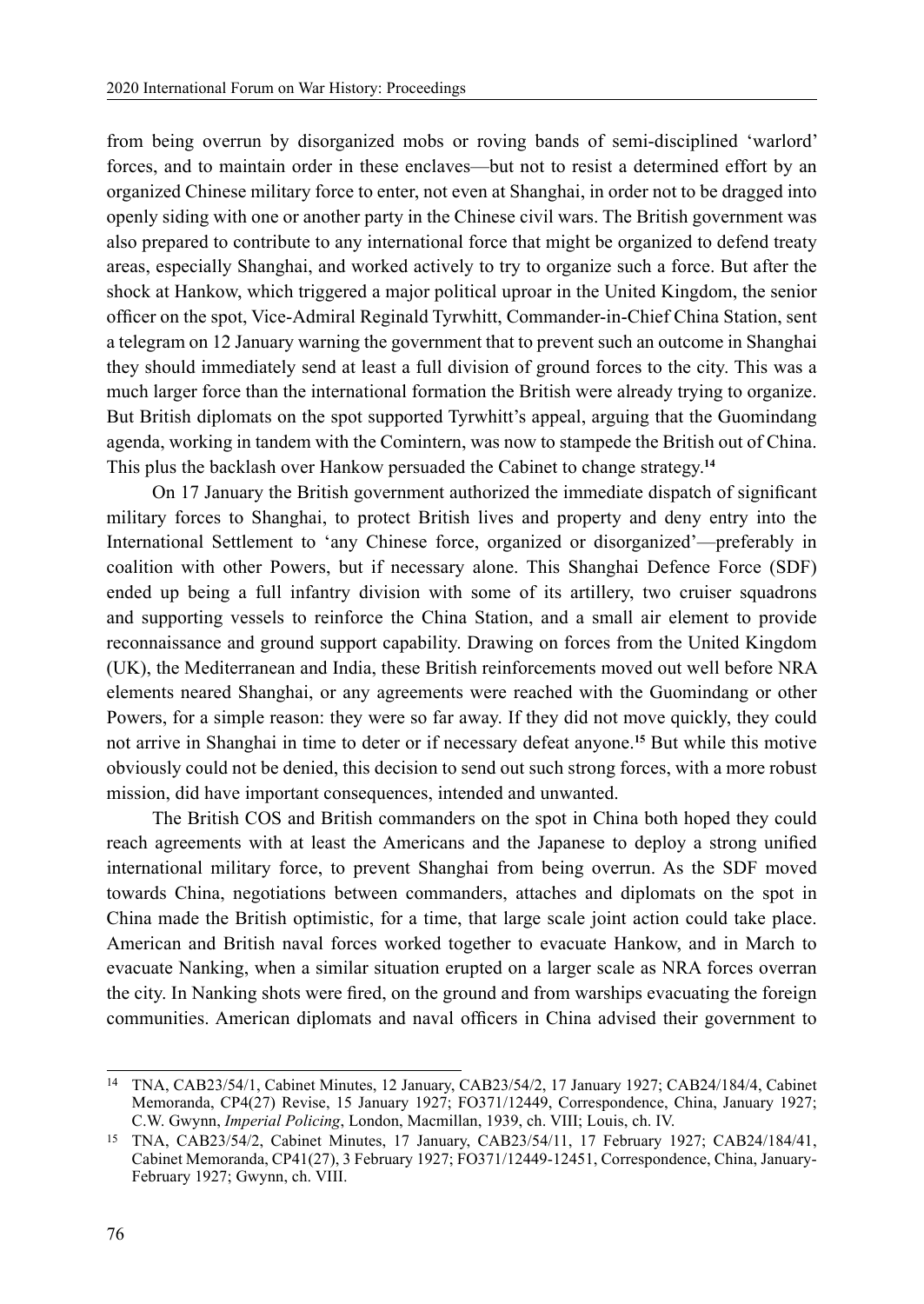send an infantry division to support an international effort to protect the treaty ports. But while American warships and Marines were sent to Shanghai, and the Marines did deploy to help defend the International Settlement, they were strictly restricted to providing internal security only. The Coolidge government saw the British deployment as a premature escalation and refused to commit to any international military response, pushing instead for accelerated negotiations to implement the Washington promises.**<sup>16</sup>** But the really consequential response came from Tokyo.

Conversations with Japanese counterparts in Shanghai, Tientsin, Beijing and even Tokyo led the FO and the COS to believe, into February, that there was a real chance the Japanese would send significant reinforcements to defend Shanghai and other treaty ports. Given the Japanese advantages of being much closer to the scene, with their main bases and principal forces available, the COS spoke optimistically about being able to limit their commitment to a British brigade in Shanghai, which they would place under Japanese command in a large international military force dominated by the Japanese. They also hoped the Japanese would assume the burden of defending Tientsin and the lines of communication to the Legations in Beijing, should they be threatened.**<sup>17</sup>** But when the British asked for staff talks to discuss these proposals, they soon realized that neither the Japanese government nor armed forces were considering doing any such thing. In fact the Japanese government told the British ambassador that the British were overreacting to the situation in China and their military response might well make matters worse. This put something of a damper on British hopes, and for a time London debated whether or not to send the troops into Shanghai or keep them in Hong Kong, expressly because they did not want to provoke any breach with the Japanese. But the British opted to deploy in Shanghai after all—pointing out to Tokyo that they did not enjoy the luxury of being close by, thus had to do this as a matter of prudence, and assuring the Japanese that the SDF would restrict itself to a purely defensive mission.**<sup>18</sup>**

The SDF duly deployed, from 14 February onwards. It remained a self-contained force, occupying separate positions from a much smaller international force that manned a line of checkpoints along stretches of the boundary line of the Settlement itself. The Shanghai Volunteer Force led that formation, augmented by naval landing parties and marines provided by garrison warships stationed at Shanghai. Despite this arms-length posture, the two ad hoc formations cooperated reasonably well on the ground when the need arose. The SDF fought several light skirmishes in March, with shots fired and casualties, but no major confrontation

<sup>16</sup> TNA, CAB53/13/4, COS Memoranda, COS69(27), 29 March 1927; FO371/12449-12452, Correspondence, China, January-March 1927; *FRUS*, 1927, Volume II, China; Bickers, ch. 2.

<sup>17</sup> TNA, CAB23/54/1, Cabinet Minutes, 12 January, CAB23/54/2, 17 January 1927; FO371/12449, Correspondence, China, January 1927; Gwynn, ch. VIII.

<sup>18</sup> TNA, CAB23/54/4, Cabinet Minutes, 27 January, CAB23/54/7, 4 February, CAB23/54/20, 30 March, CAB23/54/22, 1 April 1927; CAB53/13/4, COS Memoranda, COS72(27), 4 April 1927; FO371/12449- 12452, Correspondence, China, January-March 1927.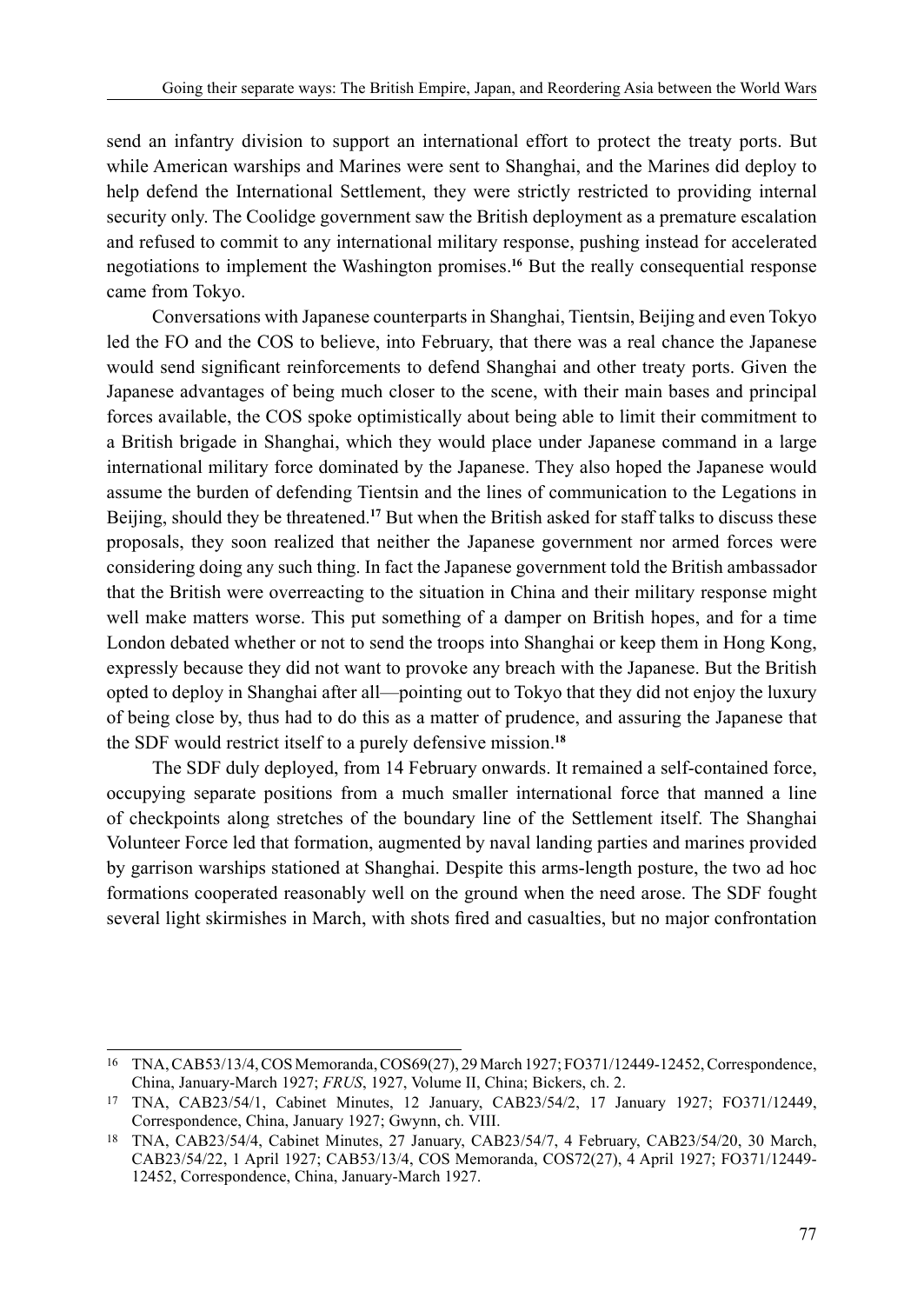took place.**<sup>19</sup>** Such a confrontation seemed imminent when Communist-led labour and popular elements took over the Chinese areas of the city in late March, as the NRA moved into Nanking and approached Shanghai. But an x factor now changed the situation decisively. Serious frictions inside the Guomindang exploded into a decisive rupture. On 6 April, forces commanded by Manchurian warlord Chang Tso-lin raided the Soviet Embassy in Beijing and arrested dozens of Chinese Communists and Soviet operatives, also seizing weapons and documents that incriminated Comintern operations in China. Emboldened, the more conservative Guomindang factions, led by Chiang Kai-shek, turned violently against both their Chinese Communist 'allies' and the Soviet advisers.

From 12 April, NRA units, assisted by gangland elements, brutally purged Communist forces in Shanghai and other central Chinese cities, chased the Soviet advisers out of the country, and, over the following months, sundered the alliance with the Communists. The crisis started to wane, as the British slowly began to see Chiang Kai-shek not as a radical threat to their own interests but as the kind of nationalist leader with whom they might be able to work.**<sup>20</sup>**

In that same month of peak strain in Shanghai, however, events moved decisively in Tokyo. On 20 April the Wakatsuki government was forced to resign, giving way to a new administration led by Tanaka Giichi. The government was shattered by the Showa financial crisis, the onset of which, from January onwards, seriously compromised Japanese efforts to formulate any policy towards the crisis in China. Tanaka now changed Japanese policy towards China, shifting from trying to avoid confrontations with Chinese nationalism to assertively confronting perceived threats to Japanese enclaves and interests. Steadily, perceptibly, the focal point of friction between the ongoing Northern Expedition and the foreign powers shifted from the British to the Japanese. Guomindang advances into northern China produced in 1928 a serious Japanese military response to what appeared to be a threat to the foreign presence in the region. This time Tokyo called for treaty power solidarity in the face of Chinese nationalist pressure.**<sup>21</sup>** And this time the British decided not to step forward.

Despite some accurate evaluations from their diplomats in Tokyo, the British government did not grasp that confusion at home was the principal reason the Japanese responded so cautiously to the threat to Shanghai in spring 1927. There were, to be sure, elements of a desire to let the British bear the brunt of Chinese anger. But the real problem was not that there was a Japanese policy to deflect that anger towards the British and exploit the situation, but that

<sup>19</sup> TNA, CAB23/54/11, Cabinet Minutes, 17 February 1927; FO371/12449-12452, Correspondence, China, January-March 1927; Gwynn, ch. VIII; J.R. Colville, *Man of Valour*, London, Collins, 1972, 60-63; Brian Bond, *British Military Policy between the Two World Wars*, Oxford, Clarendon Press, 1980, 88-90; The Royal Institute of International Affairs, 'The Shanghai Crisis,' in *International Affairs*, Vol. 11, No. 2, 1932; 'Shanghai 1927: 2nd Battalion Gloucestershire Regiment,' http://www.redcoat.info/shanghai1927.htm.

<sup>20</sup> TNA, CAB23/54/27, Cabinet Minutes, 13 April 1927; FO371/12453-54, Correspondence, China, April 1927; Keith Stevens, 'Duncan Force: The Shanghai Defence Force in 1927 & the Career of Captain Ronald Spear,' in *Journal of the Royal Asiatic Society Hong Kong Branch*, Vol. 48, 2008; Jay Taylor, *The Generalissimo: Chiang Kai-shek and the Struggle for Modern China,* Cambridge MA, Harvard University Press, 2009, ch. 2; Bickers, ch. 2; Jacobs, chs. 15-17; Isaac, chs. 11-13; Louis, ch. IV.

<sup>21</sup> Iriye, chs. IV-VII; Bamba, chs. 5-7; Louis, ch. V; Goto-Shibata, 'Anglo-Japanese Cooperation in China in the 1920s.'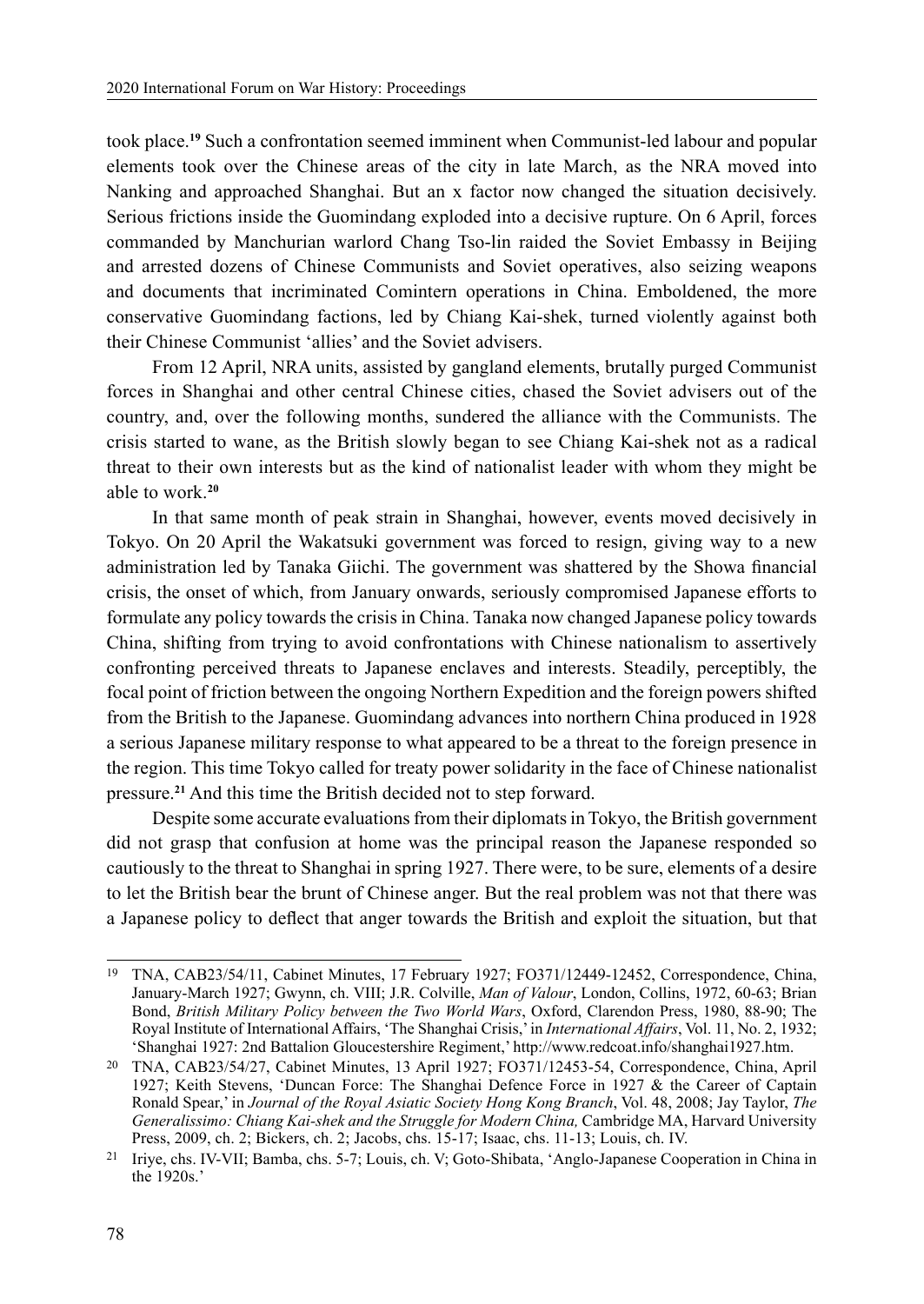there was not really a settled Japanese policy at all. Japanese forces at Hankow, Shanghai and elsewhere were ordered to stand firm if attacked, but what the British needed, and expected, was the kind of dramatic rallying to defend a shared international interest that the Powers carried out in Beijing in 1900. Those days were long gone. The Japanese particularly resented the British declaration of policy in December 1926 that put them on the spot regarding the Washington promises; the French and Americans, somewhat less intensely, shared that feeling. All saw this as the British stepping out of ranks before outstanding problems were resolved by all parties together. From Tokyo's point of view it was this British promise that triggered more aggressive Chinese nationalism. That being the case, the deteriorating political situation in Japan persuaded decision makers in Tokyo that the wisest response was to sit tight and wait to see what happened in Shanghai. Where the British saw calculation, there was in fact indecision produced by caution. This Japanese failure to step up at Shanghai prompted London to reconsider in turn.**<sup>22</sup>**

As the Guomindang advanced into what Japan considered to be its sphere of influence, the Tanaka government sent reinforcements into Shandong province to deter any move against Japanese interests there. Despite efforts to prevent one, the predictable clash occurred in May 1928 in the city of Tsinan. But this time, not only did the British decline to help bolster international defences in northern China, they also now identified the Japanese as an emerging threat to their general interests in China. More than half the reinforcements sent to Shanghai were withdrawn before the end of 1927. But in the annual review of developments affecting the defence of the British Empire in 1928, the Chief of the Imperial General Staff urged that the remaining ground forces be retained in China to support the Royal Navy, which was principally responsible for protecting British interests there. He argued that the threat was now changing, from the prospect of Chinese onslaughts against British enclaves to the possibility of Japanese pressure on British interests—and that ground forces were needed to provide something of a deterrent, to make Tokyo pause. This change of focus was certainly dramatic. And it was influenced by the British decision that same year to recognize the Guomindang under the leadership of Chiang Kai-shek as the national government of China, and try to work with it along the policy line laid down in December 1926.**<sup>23</sup>** But it was also driven in no small measure by British conclusions that the Japanese decision not to stand in solidarity in 1927 was calculated to exploit British difficulties, and that Japanese policy towards China was now aggressive and fraught.

What happened at Shanghai in 1927 was important. The underlying causes of the drift from alliance to enmity between the British and Japanese Empires remained fundamental changes in their approaches to China, and British concern for the impact of all this on American policy. And there is no doubt whatsoever that the principal driver of change, the agent that forced this disconnection out into the open, was the Guomindang. The increasing pressure generated by ever more focused Chinese nationalism, especially when it appeared to be aligned with Soviet

<sup>22</sup> TNA, CAB23/54/28, Cabinet Minutes, 27 April 1927; FO371/12453-54, Correspondence, China, April 1927; Bamba, chs. 5-7.

<sup>23</sup> TNA, CAB53/14/10, COS Memoranda, COS140(28), 23 July 1928; CAB23/58/11, Cabinet Minutes, 24 July 1928; Iriye, ch. VI; Bamba, ch. 7; Gwynn, ch. VIII; Bond, 90-91.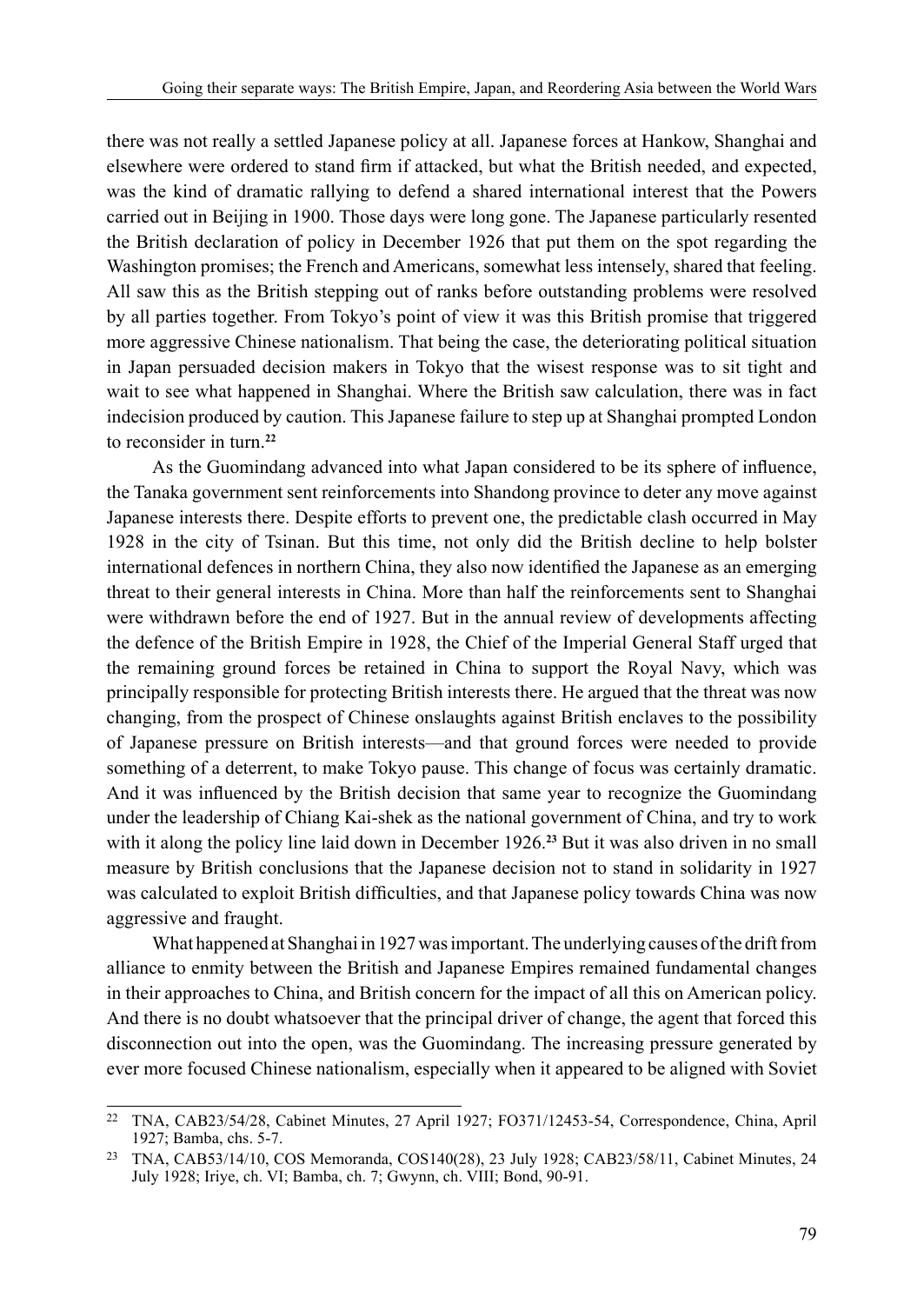troublemaking, compelled the treaty Powers to reconsider their approaches to China. But how and when things happen does matter. And there had been room for some co-operation in trying to navigate these turbulent waters of change.

The British assumed in early 1927 that the Japanese would share their concern for the security of Shanghai—especially given Soviet involvement—and hoped that Tokyo, following its generally moderate policy in China at the time, would agree that trying to move towards the Washington promises was the most prudent policy. The change in government in Tokyo did not at first seem to rule out any cooperation. When the British Ambassador assured Tanaka in early May that the UK still hoped to cooperate with Japan, Tanaka replied that 'although our Alliance no longer existed the spirit of it did, and he hoped to keep it alive with frank conversations;' Chamberlain immediately replied that he felt the same way. And at first the British were even willing to place their forces under Japanese command, for a very clear reason. When the British government and COS decided to stiffen their policy and defend Shanghai come what may, they agreed that this was as far as they could go. Without determined multinational commitment, led by the Japanese, the treaty system itself could no longer be maintained against concentrated Chinese pressure. The British Empire could not take the lead in any such policy, let alone take it on by itself. This was not 1859, nor 1900. Any policy that required a major and sustained military commitment in China was now beyond British power, unless that power was a contribution to a larger force led by Japan. So when the Japanese declined to consider even the first step in any such policy, the British, directly triggered by this event, began to reconsider.**<sup>24</sup>**

This was in the end a dialogue of the deaf. To Tokyo the Washington promises were contingent on recognizing a special position for Japan in China. The other signatory powers recognized no such caveat. To London the British decision in December 1926 was a sensible and pragmatic adjustment to change that could no longer be prevented, a good faith response to dangerously escalating nationalism. The other foreign signatory powers, especially Japan, saw it as an effort to make them look like the villains, and get the British out of the crosshairs of Chinese national anger. The British call for a military commitment to defend Shanghai caught Tokyo unable to respond, caught up in its own crisis at home. But that Japanese failure to respond struck the British as a deliberate decision to leave them standing alone in front of Chinese anger. This was not uncomplicated. The FO remained exasperated at the stubborn refusal by the Guomindang to see things as London saw them: that it was in everyone's interest for a new central government of China to 'be on terms' with Japan.<sup>25</sup> But the subsequent turn to a more confrontational Japanese policy in China persuaded London that Japan was now the threat to its policy to manage change there. British suspicion in 1928 became scepticism in 1930, concern in 1931, and alarm in 1932. The 'why' was China. But the 'how' and the

<sup>24</sup> TNA, CAB24/184/4, Cabinet Memoranda, CP4(27) Revise, 15 January, CAB24/185/22, CP73(27), 28 February, CAB23/54/30, Cabinet Minutes, 4 May, CAB23/55/1, 11 May, CAB23/55/18, 4 August 1927. While Chamberlain saw no harm in trying to entice Tanaka to cooperate, he was not however very optimistic he could. The FO followed up by sending the Japanese a list of questions about specific scenarios in which there could be practical cooperation, but this produced no useful results.

<sup>25</sup> TNA, FO371/13889, Correspondence, China, No. 21 Confidential, Lampson to Chamberlain, 4 January 1929.